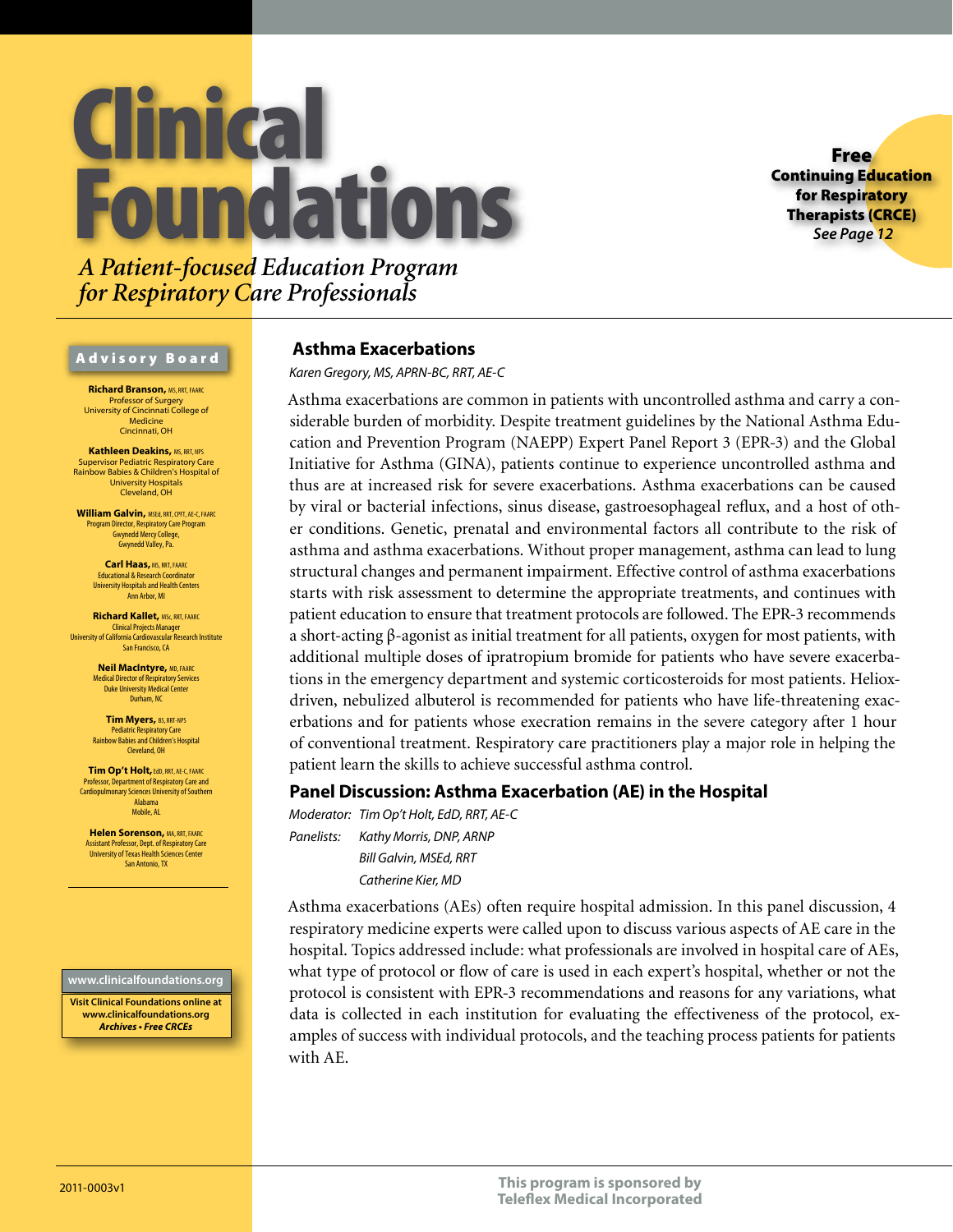*Clinical Foundations*

# **Asthma Exacerbations**

*Karen Gregory, MS, APRN-BC, RRT, AE-C*

sthma is a complex, heterogeneous disease characterized<br>by narrowing of the bronchial<br>airways due to inflammation<br>of the bronchi and contraction of the neous disease characterized by narrowing of the bronchial airways due to inflammation bronchial smooth muscle. Inflammatory components are significant to the pathogenesis of cough, dyspnea, and wheezing. The global prevalence of asthma is rising and represents a major impact on the health care system.<sup>1</sup> Asthma is a major health problem that affects nearly 300 million people or as many as an estimated 20% of children and 8% of adults worldwide. In the United States, asthma affects more than 22 million persons, including more than 6 million children.2

The burden of asthma exacerbations affects patients, their families, and society in terms of lost work and school, lessened quality of life, and avoidable emergency department (ED) visits, hospitalizations, and deaths. Improved knowledge of the manifestation of asthma exacerbations have led to significant improvements in asthma care. Despite optimal standard therapy according to the National Asthma Education and Prevention Program (NAEPP) Expert Panel Report 3 (EPR-3) and the Global Initiative for Asthma (GINA) guidelines, some patients continue to have uncontrolled asthma requiring frequent use of the health care system and are at risk of severe exacerbations.

### **Identification of Asthma Exacerbations**

The American Thoracic Society (ATS) and European Respiratory Society (ERS) Task Force were established to provide recommendations identifying the assessment of asthma in clinical trials and clinical practice.<sup>3</sup> According to the Task Force, exacerbations are identi-

fied as events characterized by a change from the patient's previous status. Severe asthma exacerbations are defined as events that require urgent action by the patient and physician to prevent a serious outcome such as hospitalization or death from asthma.<sup>3</sup> Moderate asthma exacerbations are defined as events that are troublesome to the patient, and prompt a need for a change in treatment, but that are not severe.

### **Factors Associated with an Asthma Exacerbation**

An asthma exacerbation is characterized by intermittent periods during which asthma symptoms are increased and requires intervention of medical management. Exacerbations requiring medical interventions result in significant cost for healthcare resources and affect quality of life for the patient and family.4 Asthma comprises a range of heterogeneous phenotypes that differ in presentation, etiology, and pathophysiology. The patterns of airway inflammation differ according to the trigger factor responsible for exacerbation.5 Respiratory viral infection, primarily rhinovirus, tends to be the main factor associated with an asthma exacerbation. Asthma exacerbation may also be caused by atypical bacteria. *Chlamydophila pneumoniae*, an intracellular respiratory pathogen, has been linked to asthma exacerbation in children.6 Factors primarily associated with frequent exacerbations include recurrent respiratory infections, sinus disease, gastroesophageal reflux, psychological dysfunction, allergens, irritants, environmental factors, exercise, medications, and obstructive sleep apnea. Furthermore, asthma exacerbations are a strong risk factor of future exacerbations.

Populations at increased risk during for an asthma exacerbation include patients with 1 or more risk factors for asthma-related deaths (Figure 1).<sup>7</sup> Although wheezing is common in the first 3 years of life, only a fraction of all infants with wheeze will go on to develop childhood asthma.<sup>8</sup> Prenatal risk factors are an important predictor of future asthma exacerbations and may include diet and nutrition, stress, use of antibiotics and various environmental exposures may affect the early development of allergy and asthma. In utero, smoke (IUS) exposure has been associated with increased prevalence of asthma and reduced lung function in healthy children.9

Family history of asthma frequently occurs, though is not necessary for the development of asthma. Genetic research has recently integrated environmental and genetic factors to investigate the relationship. Although genetic predisposition is clearly evident, interaction with the environment probably explains the variation in prevalence rates for allergy and asthma. Different levels of environmental exposures may increase or decrease risk depending on the genotype.10 The risk factors for each recognized phenotype of asthma

### Figure 1. **Risk factors for death from asthma**

- Asthma history
- **•** Previous severe exacerbation (e.g., intubation or ICU admission for asthma)
- 2 or more hospitalizations for asthma in the past year
- 3 or more ED visits for asthma in the past year
- Hospitalization or ED visit for asthma in the past month
- Using >2 canisters of SABA per month
- Difficulty perceiving asthma symptoms or severity of exacerbations

### *Other risk factors*

- Lack of a written asthma action plan
- Sensitivity to *Alternaria*
- Social history
- Low socioeconomic status or inner-city residence
- Illicit drug use
- Major psychosocial problems
- Comorbidities
- Cardiovascular disease
- Other chronic lung disease
- Chronic psychiatric disease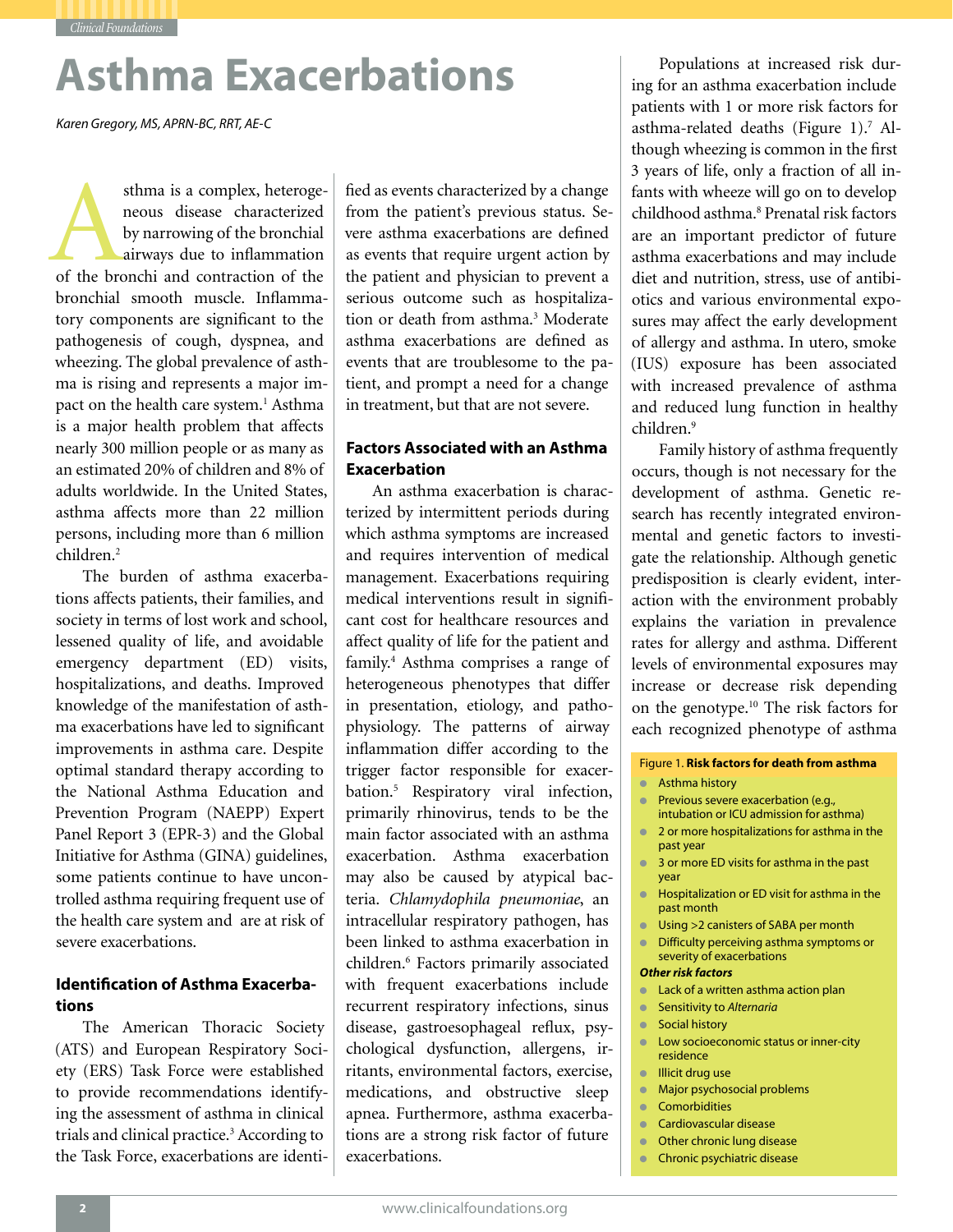

include genetic, environmental, and host factors. Genetic polymorphisms are associated with asthma severity. Potential asthma-susceptibility genes or complexes have been identified using a positional approach.<sup>11</sup>

The literature reveals continuing abnormalities in lung function and the presence of airway inflammation as symptoms improve are consistent with ongoing effects of asthma that could easily predispose to adult obstructive lung disease.11 Airway inflammation plays a key role in lower airway response in asthma exacerbations and occurs together with airflow obstruction and increased airway responsiveness. Sputum eosinophilia develops weeks before an asthma exacerbation. Increase of sputum eosinophilia often is comparable to the increase of asthma symptoms. The availability of monitoring airway inflammation by measuring cell counts in induced sputum has indicated significant heterogeneity and changing patterns of inflammation during an exacerbation and periods of unstable or poorly controlled asthma.12

### **Exacerbation Effect on Lung Function**

Effects of asthma exacerbations are best assessed by pulmonary function testing and used as an indicator of progressive decline. Irreversible airflow obstruction or limitation occur in some patients with asthma and tend to be more common as asthma becomes more severe. Results from large studies evaluating the decline of forced expiratory volume in one second  $(FEV_{1})$  suggest that asthma has a significant impact on lung function decline, although not as great as COPD. Cibella and colleagues observed that lung function decline in bronchial asthma is significantly influenced by age, disease duration, and  $\text{FEV}_1$  variability.<sup>13</sup>

The START Study (Inhaled Steroid Treatment as Regular Therapy) examined the effects of exacerbation on lung function, and demonstrated that early

### Figure 2. **Asthma may be classified based on the history of frequency and severity of exacerbations.**

### *Mild intermittent asthma*

- Symptoms of cough, wheeze, chest tightness, or difficulty breathing less than twice a week
- Flare-ups brief, but intensity may vary
- Nighttime symptoms less than twice a month
- No symptoms between flare-ups
- Lung function test FEV, ≥80% of normal values
- Peak flow less than 20% variability AM-to-AM or AM-to-PM, day-to-day.

### *Mild persistent asthma*

- Symptoms of cough, wheeze, chest tightness, or difficulty breathing 3-6 times a week
- Flare-ups may affect activity level
- Night-time symptoms 3-4 times a month
- Lung function test FEV, ≥80% of normal values
- Peak flow less than 20-30% variability

### *Moderate persistent asthma*

- Symptoms of cough, wheeze, chest tightness, or difficulty breathing daily
- Flare-ups may affect activity level
- Night-time symptoms 5 or more times a month
- **•** Lung function test  $FEV_1 > 60\%$  but <80% of normal values
- Peak flow more than 30% variability

### *Severe persistent asthma*

- Symptoms of cough, wheeze, chest tightness, or difficulty breathing continual
- Nighttime symptoms frequently
- Lung function test FEV, ≤60% of normal values
- Peak flow more than 30% variability

intervention with inhaled budesonide within the first 2 years of asthma diagnosis in patients with persistent asthma improved pre-bronchodilator and postbronchodilator  $FEV<sub>1</sub><sup>14</sup>$  Early interventions with inhaled corticosteroids demonstrated their benefits, including less need for medication to achieve asthma control.

Asthma may lead to structural changes and permanent impairment. Inflammatory mediators induced by viral infections could adversely affect lung development. Airway remodeling may be present in early infancy or childhood and may represent a risk factor for the persistence of symptoms and development of asthma.<sup>15</sup> Airway inflammation and airway remodeling are thought to contribute to disease progression over time, although few longitudinal studies support this paradigm.

### **Exacerbation Components of Impairment and Risk**

The EPR-3 Guidelines identify current impairment and future risk as the 2 domains for asthma severity and asthma control.<sup>2</sup> Impairment refers to frequency and intensity of symptoms, use of short-acting β-agonists, functional limitations, pulmonary function values and quality of life. Risk represents a more longitudinal feature of asthma that includes exacerbations, progressive loss of lung function, and adverse effects from medication. Risk examines the probability of asthma exacerbations, progressive decline in lung function, reduced lung growth in children, or risk of adverse effects from medication.

Assessment of recent and current asthma impairment includes assessing daytime and nighttime asthma symptoms, frequency of short-acting β-agonist use, lung function, tolerated activity levels, quality of life, and satisfaction with the partnership and asthma care provided by the respiratory therapist, asthma educator, and health care team. Assessment of current and future asthma risk is the estimate of the likelihood of an exacerbation as it relates to the patient's past medical history and current asthma disposition, progressive loss of lung function over time, reduced lung growth in children, adverse events from medications, or asthma death.

Asthma control is the degree to which the manifestations of asthma are minimized by therapeutic intervention and the achieved goals of therapy. Asthma severity is a measure of intrinsic intensity of the disease process and can be measured most readily and directly in patients not receiving longterm control therapy.<sup>2</sup> Responsiveness is defined as the ease in which control is achieved by medical therapy. Impairment and risk must be assessed and monitored when devising a medical treatment regimen to achieve optimal control. Assessment of severity is used to initiate therapy and assess control to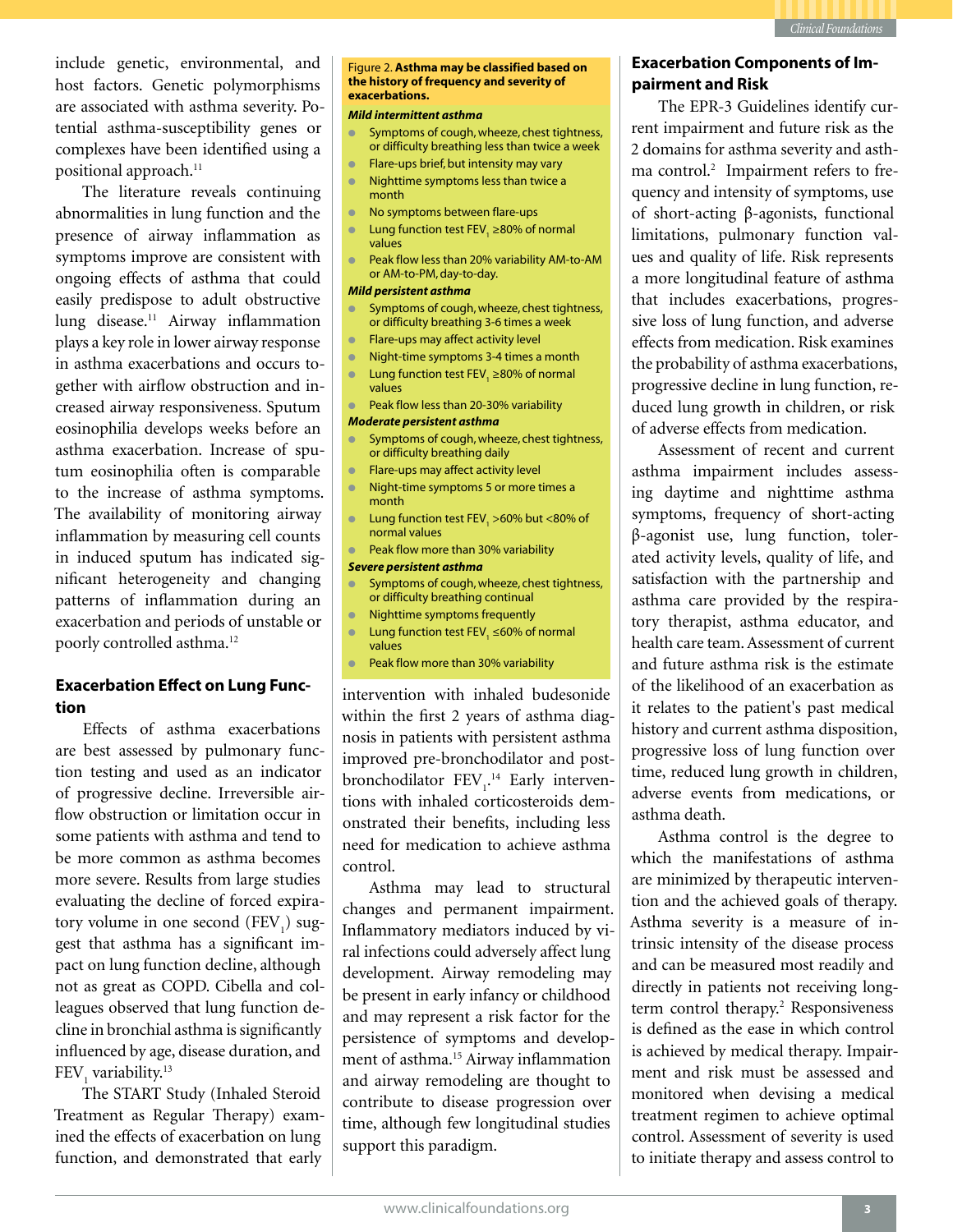

adjust therapy.

Asthma severity is classified according to symptomology, objective measures, and family history. Severity classifications include mild intermittent, mild persistent, moderate persistent or severe persistent (Figure 2). EPR-3 now factors in the forced vital capacity (FVC) and use the FEV<sub>1</sub>/FVC ratio as a spirometric criterion for classifying asthma. In addition, EPR-3 recommends prebronchodilator and post-bronchodilator spirometry in children 5 years of age or older to serve as a component of determining diagnosis, severity classification, and assessing asthma control. Asthma control is the degree to which the manifestations are minimized and the goals of therapy are achieved. When asthma control is achieved for at least 3 months, treatment can be stepped down to achieve the best control.

Assessing longitudinal clinical information required to determine asthma control prevents inconsistency and variability in clinical decision making. The Asthma Control Test (ACT) is a clinically validated patient assessment tool for children and adults, designed to supplement the medical history. The questionnaire contains 5 items referencing events over 4 weeks. Questions assess the number of missed school or work days, dyspnea frequency, β-agonist requirements, nocturnal awakenings, and self assessment of asthma control (http://www.asthmacontrol.com).A score or 19 or greater reflects controlled asthma.

### **Hospital Management**

Most asthma exacerbations are managed in a clinic or outpatient setting, while more severe exacerbations may require an emergency room or hospital admission to regain control. Factors predicting severe deterioration warranting hospital admission include chronic severity with impaired lung function, poorly controlled chronic asthma with co-morbidities, psychosocial factors, and non-adherence with treatment. The

Expert Panel recommends a short-acting β-agonist as initial treatment for all patients, oxygen for most patients, with additional multiple doses of ipratropium bromide for patients who have severe exacerbations in the emergency department (Ipratropium bromide is not recommended during hospitalization for asthma), and systemic corticosteroids for most patients. Respiratory failure can rapidly progress and is difficult to reverse. Signs of impending respiratory failure include an inability to speak, altered mental status, intercostal retraction, worsening fatigue, and a PaCO<sub>2</sub> of 42 mm Hg or greater.<sup>7</sup>

Respiratory care practitioners are very proficient asthma educators. Patient education is a key component to achieving successful asthma management for patients of all ages. Asthma education opportunities arise during the hospital admission in efforts to decrease future exacerbations. Patient adherence and technique in administering medications correctly and identifying factors that decrease control should be assessed.1,2

### **Heliox**

The EPR-3 recommends consideration of heliox-driven, nebulized albuterol for patients who have life-threatening exacerbations and for patients whose execration remains in the severe category after one hour of conventional treatment. Heliox consists of helium and oxygen (60:40, 70:30, or 80:20), a mixture that is lighter and less dense than oxygen. The lower density of he-

### Figure 3. **When to Refer to an Asthma Specialist?**

- History of a life-threatening asthma exacerbation (hospitalization is a risk factor for mortality)
- Required  $> 2$  bursts of oral corticosteroids in 1 year
- Requires "Step 4" care or higher care ("Step 3" for children 0–4 years of age).
- Patient is not meeting the goals of therapy after 3-6 months
- Co-morbid conditions complicate asthma (GERD, VCD, etc)
- Additional diagnostic studies are indicated (allergy skin testing, pulmonary function studies, bronchoscopy)

liox results in a lower propensity for gas flow to become transitionally or fully turbulent.16 Turbulent flow results in higher flow resistance, and turbulence patterns may adversely affect aerosol deposition within the airways and lungs. The use of heliox as a driving gas has been shown to affect the size and output rate of nebulized aerosols when compared with air or oxygen.<sup>17</sup>

Treatment of acute asthma is based on reversing airway constriction and inflammation. The use of heliox to administer aerosolized medication delivery may optimize β-agonist therapy for patients with asthma exacerbations. The restricted gas flow through the constricted airways positions heliox as a potential adjunctive treatment for pediatric asthma.17 Greater results in increased FEV<sub>1</sub> have been reported, likely because of better drug delivery to the distal airways.18 Studies have demonstrated better responses in patients treated with continuous nebulization compared to intermittent treatment. In a prospective, randomized single-blinded study of children with moderate-to-severe asthma exacerbations, continuous nebulized albuterol delivered by heliox was associated with a greater degree of clinical improvement compared with albuterol delivered by oxygen.<sup>16</sup> Several studies reported varying results in the utility of heliox in acute asthma. Rodrigo et al. reviewed 10 randomized controlled trials (n=544) comparing heliox to placebo in combination with standard treatments for acute asthma and concluded that the evidence does not support routine use of heliox in patients with acute asthma.<sup>18</sup> Kim et al. argue that this review focused on the use of heliox alone and primarily in adults, not on the use of heliox as a driving gas for nebulized β-agonist therapy.16 According to Myers, it appears reasonable for the clinic to consider heliox as a relatively safe "therapeutic bridge" for disease that causes airflow obstruction and increases turbulence.<sup>17</sup> This approach may allow more time for better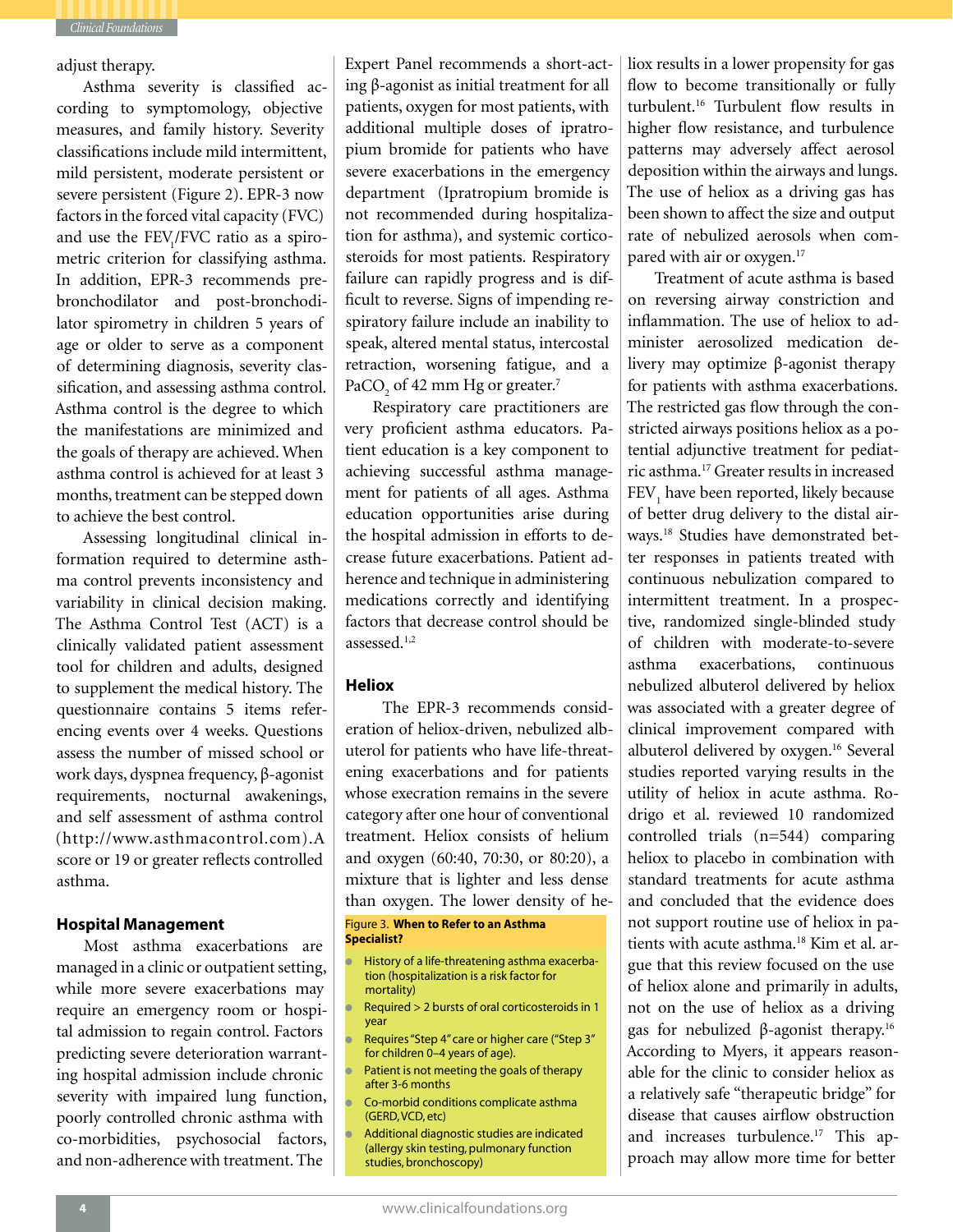

planning of respiratory support, onset of action of medications, or the natural resolution of a disease process.

### **Prevention Strategies**

Early treatment of asthma symptoms is the best strategy to achieve successful management. Asthma education should begin at diagnosis and be reinforced at each visit to the clinic, emergency department, hospital, and pharmacy, and it should involve all members of the healthcare team. Essential prevention strategies include a written asthma action plan, recognition of early signs and symptoms of worsening asthma, increasing the use of shortacting β-agonists, adding a short course of oral corticosteroids as appropriate, removal of factors contributing to the exacerbation, and prompt communication between the patient, the respiratory care practitioner, and other healthcare providers. Personal asthma action plans help individuals adjust to their treatment in response to changes in their level of asthma control, as indicated by symptoms and/or peak expiratory flow, in accordance with written predetermined guidelines.

Asthma education is an essential component of asthma therapy. EPR-3 confirms the importance of teaching patients how to implement asthma management and use a written asthma action plan. Asthma management guidelines recommend long-term treatment with inhaled corticosteroids to attenuate the chronic airway inflammation of persistent asthma. Identification of asthma triggers significantly reduced the risk of asthma exacerbations. Recommendations for asthma management and prevention strategies include the following major goals: 1) achieve and maintain control of symptoms; 2) maintain normal activity levels, including exercise; 3) maintain pulmonary function as close to normal as possible; 4) prevent asthma exacerbations; 5) avoid adverse effects from asthma medications; and 6) prevent asthma mortality and morbidity. Patients who are at high risk for asthma-related death require special attention, particularly intensive education, monitoring, and care.<sup>2</sup> Referral to an asthma specialist is advised for consultation in complex cases and has been shown to reduce the risk of increased mortality. (Figure 3).

### **Conclusion**

Asthma is a multifaceted disease with variation in response to treatment. Asthma exacerbations are considered a risk factor for future exacerbations and require assessment of triggers, history of exacerbations, exposure to allergens, adherence to prescribed medications, atopic characteristics, and preventive measures to reduce future risk. Poor asthma control results from the inability to recognize asthma symptoms, improper inhaler technique, environmental allergen exposure, fear of adverse medication reactions, lack of patient education, non-adherence, cost of medications, poor access to health care, and no written asthma action plan.<sup>2</sup> Respiratory care practitioners play a major role in helping the patient learn the skills to achieve successful asthma control.

- 2. National Asthma Education and Prevention Program Expert Panel Report 3: Guidelines for the Diagnosis and Management of Asthma. Rockville, MD. National Heart, Lung, and Blood Institute, US Dept of Health and Human Services; 2007. NIH publications 08-4051.
- 3. Reddel HK, Taylor ER, Bateman ED, Boulet LP, Boushey HA, Busse WW. An official American Thoracic Society/ European Respiratory Society statement: Asthma control and exacerbations: Standardizing endpoints for clinical asthma trials and clinical practice. Am J Respir Crit Care Med 2009;180:59–99.
- 4. Colice GL. Facing the challenge of unmet needs in asthma. Ann Allergy Asthma Immunol 2007;98(2 Suppl 2):S16-22.
- 5. Wark PA, Gibson PG. Asthma exacerbations. 3: Pathogenesis. Thorax. 2006;61(10):909-15.
- 6. Cunningham AF, Johnston SL, Julious SA, Lampe FC, Ward ME. Chronic Chlamydia pneumoniae infection and asthma exacerbations in children. Eur Respir J 1998;11:345–349.
- 7. Camargo CA, Rachelefsky G. Schatz M. Managing Asthma Exacerbations in the Emergency Department: Summary of the National Asthma Education and Prevention Program Expert Panel Report 3 Guidelines for the Management of Asthma Exacerbations. J Emerg Med 2009;(2 Suppl 1):S6-S17.
- 8. Delacourt C, Benoist MR, Waernessyckle S, et al. Relationship between bronchial responsiveness and clinical evolution in infants who wheeze: A 4-year prospective study. Am J Respir Crit Care Med 2001;164:1382-6.
- 9. Cohen RT, Raby BA, Steen KV, et al. In utero smoke exposure and impaired response to inhaled corticosteroids in children with asthma. J Allergy Clin Imunol 2010;126:491- 497.
- 10. Strunk RC, Weis ST, Yates, KP, Tonascia J, Zeiger RS, Szefler SJ. Mild to moderate asthma affects lung growth in children and adolescents J Allergy Clin Immunol 2006;118:1040-7.
- 11. Restrepo RD, Peters, J. Near-fatal asthma: Recognition and management: risk factors. Curr Opin Pulm Med 2008;14(1):13-23.
- 12. Sears MR. Epidemiology of asthma exacerbations. J Allergy Clin Immunol 2008;122(4):662-668.
- 13.Cibella F, Cuttitta G, Bellia V, et al. Lung function decline in bronchial asthma. Chest 2002;122(6):1944-8.
- 14. Busse WW, Pedersen S, Pauwels RA, et al. The Inhaled Steroid Treatment As Regular Therapy in Early Asthma (START) study 5-year follow-up: effectiveness of early intervention with budesonide in mild persistent asthma. J Allergy Clin Immunol 2008;121(5):1167-74.
- 15. Roy SR, Milgram H. Management of acute exacerbation of asthma. J Asthma 2003;40(6); 593-604.
- 16. Kim IK, Phrampus E, Venkataraman S, et al. Helium/oxygen-driven albuterol nebulization in the treatment of children with moderate to severe asthma exacerbations: a randomized, controlled trial. Pediatrics 2005;116(5):1127-33.
- 17. Myers TR. Use of heliox in children. Respiratory Care 2006;51(6):619-631.
- 18. Rodrigo GJ, Pollack CV, Rodrigo C, Rowe BH. Heliox for non-intubated acute asthma patients. Cochrane Database of Systematic Reviews 2006, Issue 4. Art. No.: CD002884.

**Karen Gregory,** MS,APRN-BC, RRT, AE-C is an acute care clinical nurse specialist with a specialty in asthma, allergy and pulmonary medicine. She is also a registered respiratory therapist and certified asthma educator. Ms Gregory obtained her undergraduate and graduate degrees from the University of Oklahoma Health Science Center. Her degree in Respiratory Therapy was obtained from Rose State College. She currently works at the Oklahoma Allergy and Asthma as an Advanced Practice Nurse and Asthma Educator, as well as teaching research at the University of Oklahoma College of Nursing. Ms. Gregory is president of the Association of Asthma Educators and serves as a faculty member of the American Association for Respiratory Care Asthma Preparatory Course. Throughout her career she has held active memberships and leadership positions in her professional organizations serving on boards, committees, and projects including assisting with the establishment of two professional organizations. Research projects include on quality of life, adherence, and asthma management in the rural setting for the adult and pediatric population with asthma.

<sup>1.</sup> GINA, 2009 Global Initiative for Asthma. 2009 Update: Workshop Report, Global Strategy for Asthma Management and Prevention. Available at: http://www.ginaasthma. com.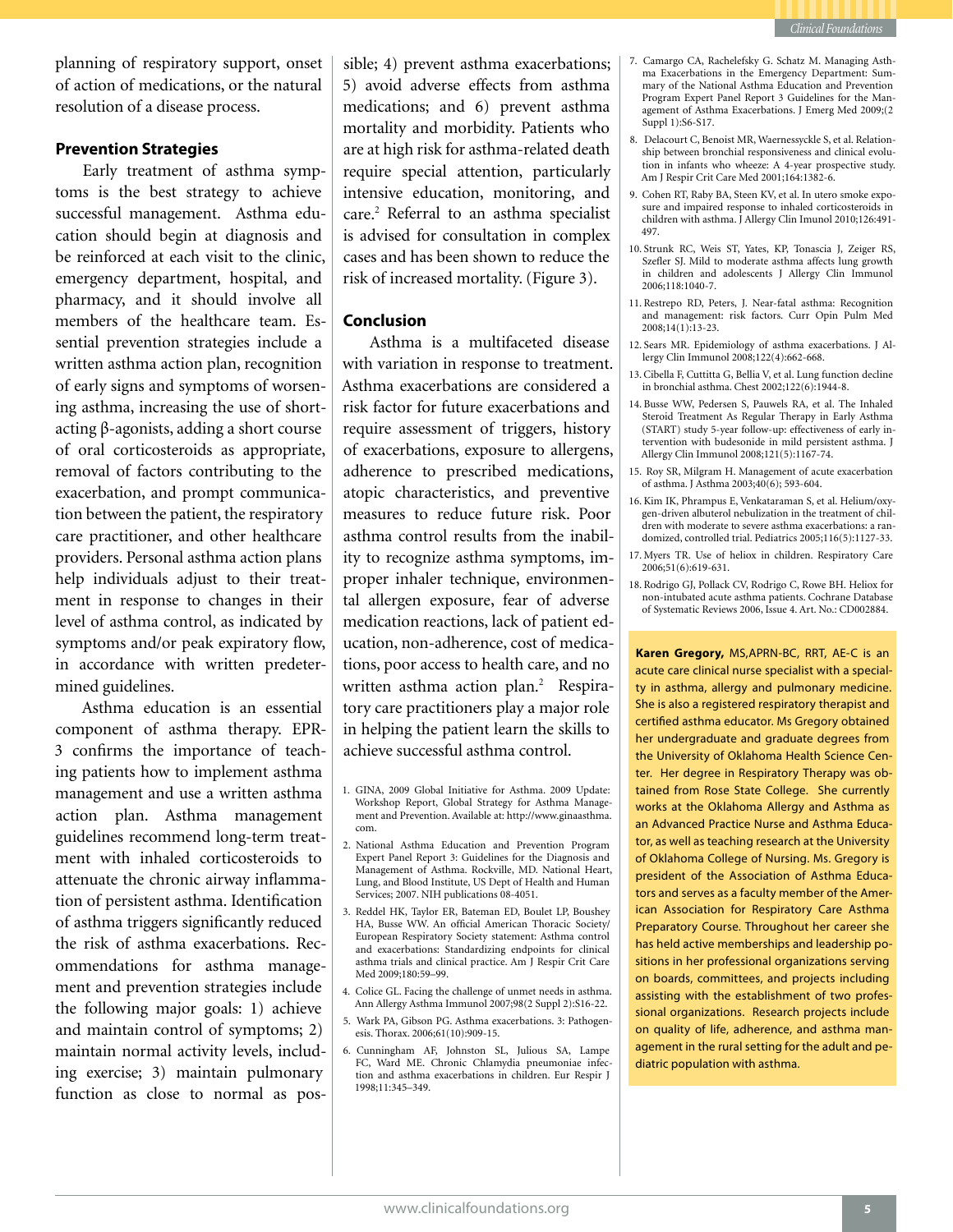## **Panel Discussion; Asthma Exacerbation in the Hospital**

### **Moderator:**

Tim Op't Holt, *EdD, RRT, AE-C*

**Panelists:** Kathy Morris, *DNP, ARNP* Bill Galvin, *MSEd, RRT, AE-C* Catherine Kier, *MD*

**In this module of** *Clinical Foundations***, three health care providers: a respiratory therapy educator, a pediatric pulmonary physician and a nurse practitioner provide their insights on caring for patients who have an asthma exacerbation (AE). They were asked to respond to a list of questions that addressed who cares for patients with AE in the ED, the protocol for their care, if their protocol is consistent with the EPR-3, the evaluation of their protocol and the type of data being collected, examples of the use of their protocol, and the nature of the teaching process. You will learn that physicians, respiratory therapists and nurses work together to care for those with AE, there are a variety of processes in use and in development, and that patients and staff benefit from an evidence-based protocol.** 

My experience is that acute exacerbations for asthma entail a team approach.

- Galvin -

### *In your hospital, what professionals are involved with direct care of the patient with asthma exacerbation (AE) ?*

**Galvin:** My experience is that acute exacerbations for asthma entail a team approach. The team consists of the primary care physician (PCP); the staff nurse (RN); the respiratory therapist (RT); other caregivers and the patient. Each party has a specific role to play – the PCP oversees all aspects of the patient's condition and provides primary direction regarding appropriate care. The PCP has the depth and breadth of knowledge to serve as the generalist - providing expertise on the acute exacerbation of the asthmatic episode as well as continuous, on-going and long-term care of the patient. Additionally, the PCP has indepth knowledge of all the organs and how asthma impacts on other parts of the body.

The nurse functions on a similar basis with a view to oversight on a more immediate basis. The nurse will monitor and assess the patient on a regular, dayto-day, moment-by-moment basis and will be aware of acute changes in the patient's condition.

The RT will generally assess the patient's respiratory status and has primary responsibility for the diagnostic and therapeutic aspects of pulmonary care. Respiratory therapists are specialists in cardiorespiratory conditions and as such are trained on all aspects of these two organ systems. Pulmonary function testing has become a specialty area that requires not only an understanding of lung volumes, capacities and flow studies but also the physical and mechanical aspects of the technology employed to perform such tests. Additionally, drug delivery systems, such as small volume nebulizers (SVN), pressurized metered dose inhalers (pMDI) and dry powder inhalers (DPI), have become increasingly more complex, and their different capabilities must be understood by those involved in asthma management. Respiratory therapists are trained and educated on the optimal use of such devices.

The patient and/or caregiver is obviously central in the care and management of asthma. Updated versions of the NAEPP-EPR guidelines have all emphasized establishing a partnership between the caregiver and the patient. Passivity and noninvolvement of the patient is no longer acceptable in the effective management of asthma. The patient must assume a degree of responsibility for their condition and be an active participant in their care. This partnership encompasses all aspects of patient education from assessment, control of precipitating factors, implementation of scientifically accepted standards of care, and the effectiveness of the intervention. The patient must be empowered to assume near complete control and management of their condition. Asthma is a condition that cannot be cured, but it can be controlled and the patient is the primary person responsible for their condition.

Additionally and as noted in the opening line, we must remember that effec-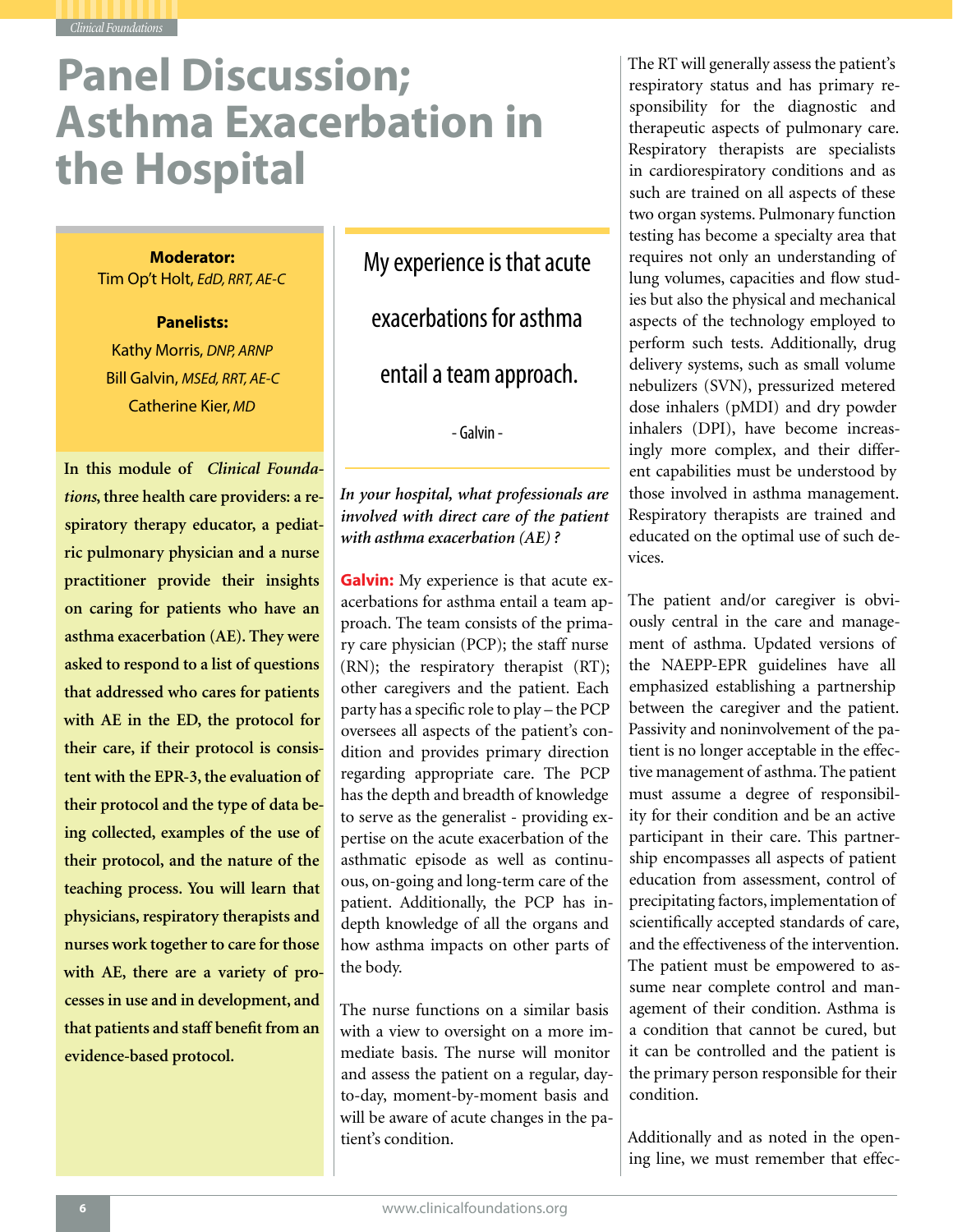

tive asthma care and management entails a team approach where all parties have a role and responsibility. We need to be working in harmony and unison with each other.

**Kier:** In our emergency department (ED), the following are involved in care: ED physicians – including attending physicians who make the final disposition for the patient – house staff, nurses – and specifically a nurse educator who is a member of our Asthma Initiative Committee – respiratory therapists, and social workers. When the patient with AE is admitted to hospital, the following people are involved: physicians, including hospitalists, asthma specialists, ICU specialists, house staff, nurse practitioners, nurses, nurse educators, respiratory therapists, social workers, case managers and discharge planners.

**Morris:** The ED where I work most frequently is located in a suburban area and averages between 70 to 100 visits a day. The nurse, respiratory therapist, and the healthcare practitionier –Physician, PA or NP – are involved in the treatment of patients who present with an AE. Sometimes pharmacy is involved depending on the medications used, such as steroids or magnesium. The respiratory therapist administers the nebulizer treatments. Peak flow or FEV<sub>1</sub> measurements are not done prior to or during the asthma exacerbation. When a patient arrives in the ED, the nurse may start an albuterol treatment as a preemptive order if they are having moderate to severe respiratory distress.

*Briefly describe the protocol or flow of care for the patient with AE. Is there anything you would change in your protocol?* 

**Galvin:** Teaching respiratory care in an academic setting affords me the opportunity to follow the protocols documented in the literature, specifically the guidelines provided by the National

Heart, Lung, and Blood Institute: The National Asthma Education and Prevention Program-Expert Panel Report 3: Guidelines for the Diagnosis and Management of Asthma (NAEPP-EPR-3 ). We inform the students that the protocols they will see are those developed at the affiliate clinical sites. While we have found that they are all quite similar, we emphasize that the NAEPP-EPR3 report is the gold standard with regard to the care and management of asthma. The algorithm is available in the report but an abbreviated and more general account of the action steps is as follows:

Initial Assessment (to document the severity) O2 (to correct the SaO $_{\rm 2}$  to >90%) SABA (high dose as needed – intermittent or continuous) Ipratropium (added in severe and intractable cases) Systemic corticosteroids (added in severe and intractable cases) Adjunctive therapy to include, magnesium sulfate &/or heliox (added in severe and intractable cases) Intubation & ventilation (instituted in severe and intractable cases where PaCO $_2$  >42 and will possibly entail a ventilation strategy of permissive hypercapnia or controlled hypoventilation) **Kier:** Once identified with asthma, the patient is managed following the asthma protocol developed by our Asthma Initiative Committee. These patients the asthma flow sheet, the respiratory therapist can advance or maintain the current bronchodilator schedule, and communicate regularly with the nurses, house staff and hospitalists/ED physicians. The asthma protocol includes all the parameters in the benchmark for asthma care: assessment of respiratory severity score, use of bronchodilators, use of systemic steroids, assessment of asthma severity and asthma control classification, and a home management care plan.

Included in the asthma education are: appropriate treatment with daily antiinflammatory medications, delivery device teaching, identification of triggers (including smoke exposure), avoidance of triggers, smoking cessation and a reminder for the annual influenza vaccination. Social worker and discharge planners are involved. Nebulizer machines and delivery devices are arranged to be delivered at home, or even provided to the patient prior to discharge, as their healthcare benefits permit.

A concise one page summary of the protocol (with a checklist) is provided in the patient's chart which would serve as a guide to the healthcare professionals caring for the patient. Discharge orders are coordinated by the house staff and the discharge nurse. The Asthma Action Plan is given upon discharge. There is documentation of follow-up with the primary provider and referral to the asthma specialist if needed. Home care visits are also arranged if needed. The discharge nurse reviews the Asthma Action Plan in detail with the patient or caregiver. Both the discharge nurse and the patient/caregiver sign the Asthma Action Plan (which is in triplicate). The original copy goes with the patient/ caregiver. The second copy stays in the patient's chart, and the third copy goes to the hospital committee to be used in data collection for our database.

There is nothing to be changed in our

follow the asthma protocol in the ED, on the floors and in the ICU's. Using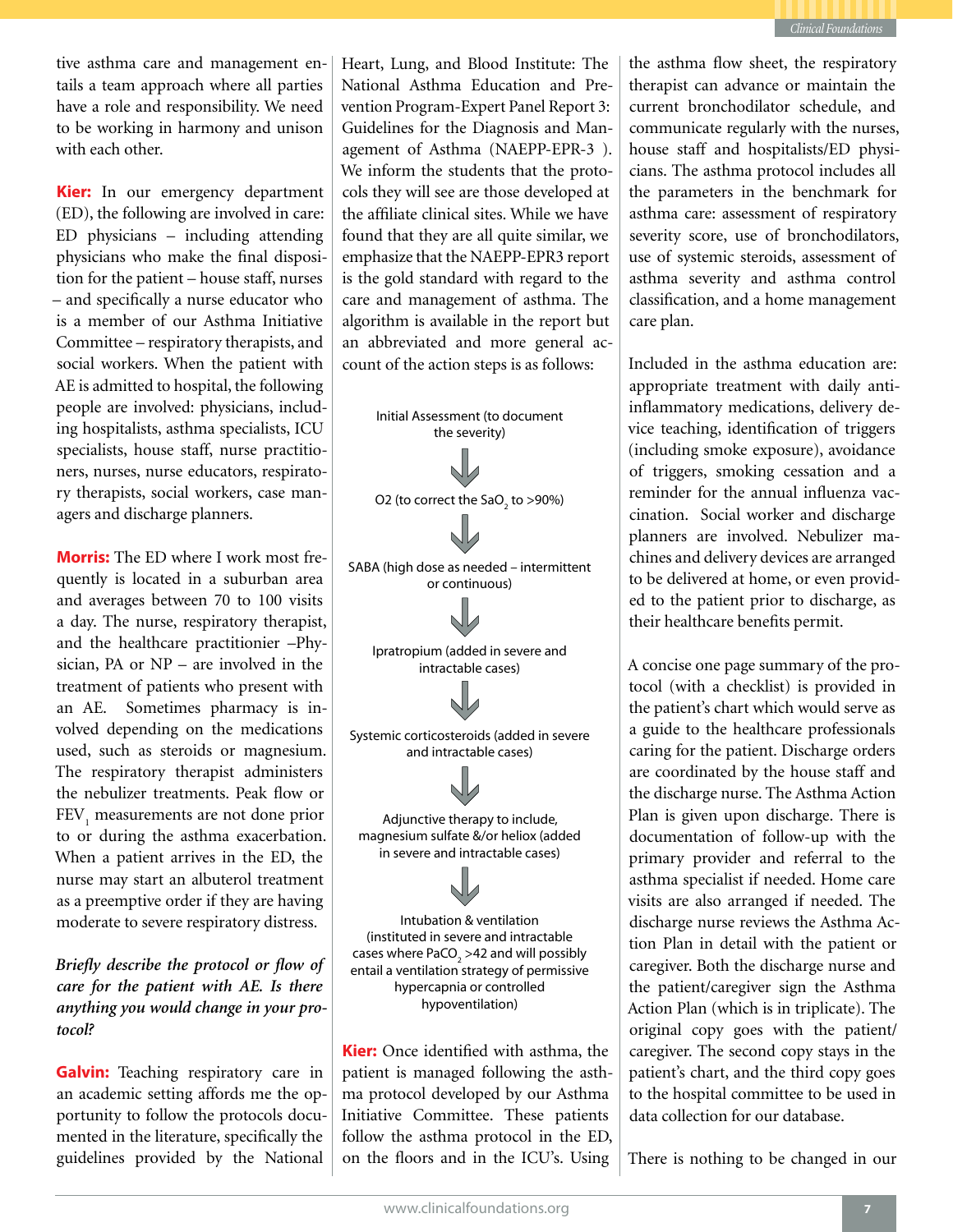

current protocol for now. There are no major revisions but we continue to PDSA (plan-do-study-act) the process, and we update the protocol periodically.

**Morris:** There is no standard protocol for the treatment of acute AE in the ED where I work. There is a standing order sheet that is available to be used by providers if they are admitting the patient to the hospital. The order sheet does not require peak flow or FEV1 assessment. It does require  $O_2$  saturation and respiratory rate and effort to be documented during evaluation. It does not make any recommendations regarding types of nebulized medications or number of treatments. It is basically just an order sheet for the providers to check off what medications to administer after the patient is admitted. There are a few items that need change.The order sheet format is not useful for directing evidencebased care for the patient with an acute AE. Utilizing the EPR-3 algorithm with decision points would be more conducive for standardized care. Another option would be to develop an ED order sheet based on the EPR-3 recommendations for AE.

### *Is your protocol consistent with the protocol in the EPR-3?*

**Galvin:** Our protocol is exactly that of the NAEPP-EPR3. Our experience is that virtually all of the institutions affiliated with our program adhere closely with the guidelines. However, there is some variation.

**Kier:** Yes, our asthma protocol was revised according to the EPR-3 guidelines.

**Morris:** No, there is no protocol or algorithm in place. The order sheet used for admission does not reference the EPR-3 guidelines. The treatment plan is dependent upon each provider's preference in asthma medications and treatments. This leads to inconsistent care in the treatment of acute asthma exacerbaThe guidelines were developed by a panel of experts and have a high degree of scientific evidence supporting their conclusions and

### recommendations.

tions not only in the ED but also in the decision-making process for admission to hospital. - Galvin -

*Why did your protocol-writing committee choose to be consistent or inconsistent with EPR-3 guidelines?* 

**Galvin:** Our respiratory care curriculum is written and developed by our faculty with guidance and advice from our medical director. The program faculty attends professional meetings and periodically performs a review of the literature to assure the curriculum is state-of-the-art. We adopt and follow the NAEPP-EPR-3 guidelines. The guidelines were developed by a panel of experts and have a high degree of scientific evidence supporting their conclusions and recommendations. In order to be accepted as "state-of-the-art" they have to satisfy a high degree of rigor and scientific evidence.

**Kier:** The EPR-3 guidelines incorporate an update for asthma diagnosis and management based on expert consensus. These experts have meticulously reviewed the available recent data. Asthma research and scientific literature related to asthma have been enhanced in recent years. There has been a lot of interest and increased funding for research especially related to asthma in the younger

### population.

In addition, apart from advances in science and research, the EPR-3 guidelines have incorporated a partnership between the healthcare providers and the patient/caregiver. Introduction of the concept of "asthma control" in the EPR-3 guidelines provides: (1) better communication and better understanding of asthma care, (2) empowerment (and a sense of responsibility) of the patient/ caregiver, (3) practical tools for assessing asthma control, such as the Asthma Control Test (ACT), Asthma Control Questionnaire (ACQ) and the Asthma Therapy Assessment Questionnaire (ATA) for children or adults, and (4) patient/caregiver education with avoidance of environmental triggers, smoking cessation, and influenza immunization annually.

**Morris:** As I've noted, there is no protocol in place where I work. However, the protocol writing committee of the health system does follow evidencebased guidelines and has a history of utilizing system experts to develop these types of products. There are already pathways or protocols in place for pneumonia, congestive heart failure and myocardial infarctions, however, those pathways are tied to core measures and reimbursement.

*Are you collecting data to evaluate the effectiveness of your protocol to accomplish some clinical or health care outcomes? If so, what data are you collecting?*

**Galvin:** Being at an academic center with primary responsibility for teaching protocols, we do not get directly involved in evaluating the effectiveness of protocols.

**Kier:** Yes, we use the Joint Commission on Accreditation of Healthcare Organizations (JCAHO) asthma performance measures. The three measures are: (1)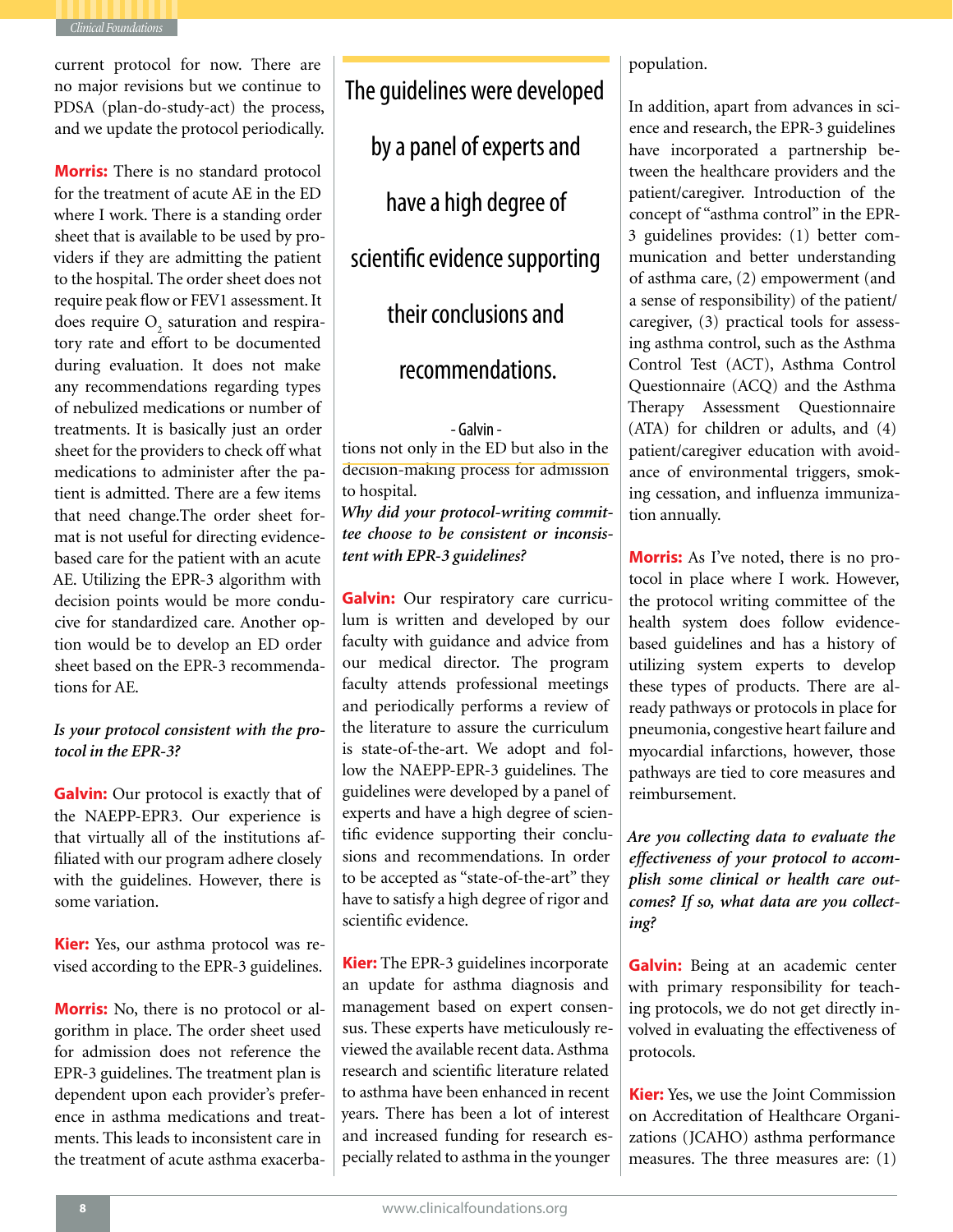

use of relievers for inpatient asthma, (2) use of systemic corticosteroids for inpatient asthma, (3) home management plan of care given to patient/caregiver. As part of our quality improvement measures, we are working with our clinical informatics department to develop a prompt or alert on our electronic medical record. The patient would be identified by the alert if there is a diagnosis of asthma on admission to the ED or the hospital. This alert will be a prompt for the provider to initiate and document asthma education.

**Morris:** I am currently starting a research project to evaluate if the rural hospitals in my state are using a protocol. After evaluating the survey, a program will be developed to educate ED nurses on the EPR-3 guidelines and to develop a protocol flow-sheet for patients with AE for use in the ED. Recently, there has been more literature regarding studies on the treatment of AE in the ED. Olajos-Clow et al studied Healthcare Providers' attitudes towards implementation of an asthma pathway.<sup>1</sup> This particular study involved 5 EDs in Canada over a 6-month period during the implementation of an ED Asthma Care Pathway. The conclusion was that healthcare providers felt the use of a standardized pathway improved both awareness and adherence to best practice when treating the AE in the ED.

### *Can you cite a case where you can really see positive outcomes of your protocol for AE?*

**Galvin:** While a real patient case involving direct patient contact and care is not within the purview of the college setting, we do use simulation technology and share stories and examples of patient conditions related to asthma exacerbations. Our students are exposed to simulators that mimic an asthma condition and are required to assess breath sounds recorded within the mannequin. The resultant intervention is to demon-

The three measures are: (1) use of relievers for inpatient asthma, (2) use of systemic corticosteroids for inpatient asthma, (3) home management plan of care given to patient/caregiver.

strate appropriate care via information gathering and clinical decision-making. Of particular note is the assembly and proper use of metered dose inhaler, dry powdered inhalers and aerosolized updraft nebulizers. The students are required to demonstrate competency through the check-off and evaluation form. This also involves computerized simulated case studies entailing symptom recognition, monitoring, administration of bronchodilator therapy and follow up assessment and care.

**Kier:** There are many individual cases that I could cite where positive outcomes of our protocol for AE are evident. A specific case I clearly remember was that of a Hispanic girl who had been through a number of ED visits and asthma hospitalizations in her nearby community hospital. During one of her admissions, she was transported to our institution for further management. Even with the language barrier, through the assistance of our in-house interpreter, she and her family underwent asthma education with a documented asthma management plan. She was started on daily anti-inflammatory medications for asthma control. On a follow-up phone call a few months later, she had not returned to the ED or been hospitalized for acute asthma exacerbation.

From a broader standpoint, the most positive outcome of our asthma protocol for AE is sharing our created protocol, process and success to nearby healthcare organizations, and a number of hospitals in Long Island, New York, followed by implementing their own protocol for AE. This was successful through our regional coalition, the Asthma Coalition of Long Island. Members of our asthma coalition are comprised of volunteers of medical and public health professionals, schools, business and government agency leaders, community activists and others dedicated to asthma care.

**Morris:** I can recall numerous cases where a protocol would be beneficial, especially when the ED is busy so that the nurse could implement the pathway. Also, the use of peak flows would provide objective data when deciding on whether to dismiss a patient or admit them as an inpatient. Recently, while working in a critical access hospital in a rural area, we had a patient not adherent with his asthma medications come to the ED at 2:00 am. He had visited the ED twice in the 2 months prior, both times with AE. I consulted the EPR-3 guideline for the management of AE in the ED. The guidelines assisted my decision-making process by providing an evidence-based recommendation to admit the patient to hospital for an incomplete response to medical treatment. The guidelines also promoted staff education, so I worked with the nurses to provide a better understanding of the treatment of asthma exacerbation while I was treating the patient.

*Describe the teaching process that is implemented in the ED for patients with AE, or is the patient referred to the healthcare provider's office?* 

**Galvin:** As noted, our curriculum en-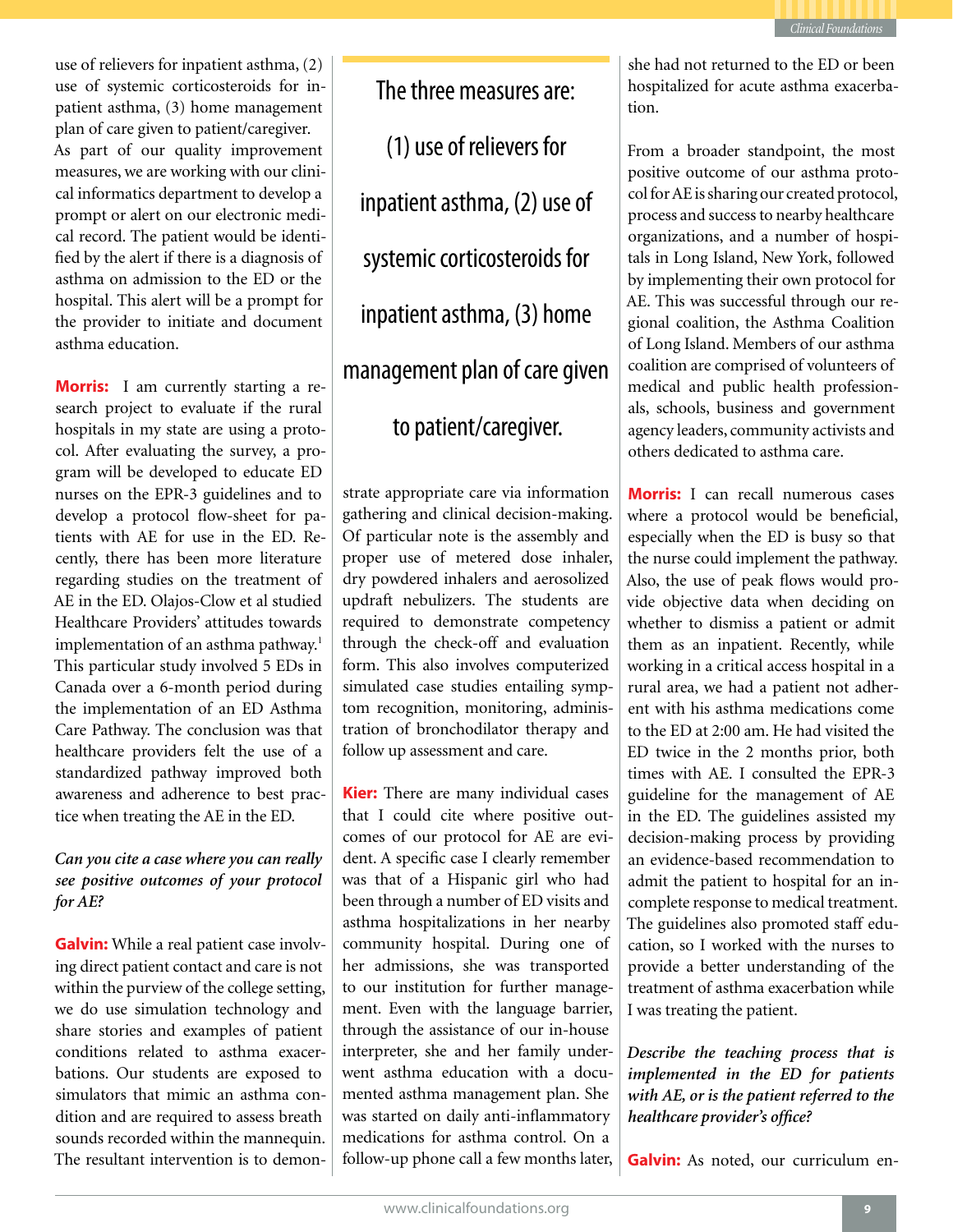

tails classroom lectures on the patient education process. We stress to our students that patient education is central to the care and management of the asthmatic and that it consist of 4 distinct components - assessment, planning, implementation, and evaluation. Each of these areas is discussed in considerable detail with particular emphasis on addressing each component and not simply telling the patient about their disease. An abbreviated version of this 4-component process is suggested for patients in the ED that are discharged home as a result of a positive response to care. A more detailed and comprehensive coverage of these 4 components is recommended for the patient when they are referred to their primary care physicians (PCP) for follow up care. A brief account of the 4-component process noted above is addressed below.

In our teaching of the assessment component, we stress both clinical assessment as well as diagnostic assessment. The clinical assessment entails identifying the presence of the following signs and symptoms: increased respiratory rate, use of accessory muscles, wheeze, increased pulse, presence of pulsus paradoxus, breathlessness, ability to talk in sentences versus phrases versus words, and alertness (NAEPP-EPR-3). The diagnostic assessment entails FEV<sub>1</sub> or PEF determination as well as a decrease in  $PaO_2$  or  $SaO_2$ , and/or an elevation in PaCO<sub>2</sub>. The percentage of each determines the level of severity and the suggested therapeutic intervention (NAEPP-EPR-3).

The planning component entails development of a tailor-made, written action plan where specific goals and objectives are identified and discussed with the patient. It is critical that the action plan be mutually developed and tailored to the patient. Additionally, evidence indicates that a written action plan is 4 times more effective in lowering the risk of death from asthma then a ver-

I can recall numerous cases where a protocol would be beneficial, especially when the ED is busy so that the nurse could implement the pathway.

- Morris -

bal action plan.<sup>2</sup> Written action plans should contain four essential elements: when to increase therapy, how to increase therapy, the duration of increased therapy and the point at which to cease self-management and seek medical help.<sup>3</sup> A template of an action plan is readily available from the guidelines as well as numerous credible professional societies and organizations, such as the American Lung Association, the American College of Chest Physicians, and the American Thoracic Society.

The third component we address with our students is implementation, and here we briefly address the learning process. We try to impress on our students that patients learn differently and thus we emphasize the different learning styles, the principles of learning, and the different learning domains. The key points are to address the visual, auditory and tactile learner, noting that multiple sense learning is most effective. Additionally, we touch on androgyny and pedagogy: the subtle differences between adult learning principles and the learning style of children. Adults need to see utility in the learning while children can demonstrate attention span issues and often require the assistance of a caregiver. We will often indicate when a lecture format is warranted versus a demonstration, and make a distinction

between things that one must know versus things that one must do, feel, or believe.

The final component we address with our students is evaluation of the learning session. The key questions are, "Did the patient receive all the information needed to care for him or herself?" and "Can he or she perform the procedures or techniques?" Central to this component of evaluation is the concept of return demonstration, which essentially entails having the patient show us how to perform the procedure before leaving the sessions. In short, emphasis is placed on the issues of control versus cure where the patient is informed that they will not necessarily be cured of their asthma but rather will learn how to effectively control it. One can see that we return to the theme of partnership and self-management.

**Keir:** Patient teaching is provided by the ED physician and the ED nurse prior to discharge. Asthma education is documented in the patient's chart. A checklist is provided including asthma education, asthma action plan, prescription of controller medications as appropriate, advice on smoking cessation, reminder for the annual influenza vaccination, and referral for follow-up to the primary provider. A fax summary of the ED care and recommendation is sent to the primary provider. Homecare visits are also provided if deemed necessary. This referral is done by the ED to our nurse coordinator, who then contacts the visiting nurses' agency.

A very important concept that our Asthma Initiative Committee was able to achieve is incorporating the chronic care model with the acute management of an asthma exacerbation – that is, the providers and professionals who are involved with the management of an acute exacerbation of asthma are the link in ensuring that the patient will be followed for long-term management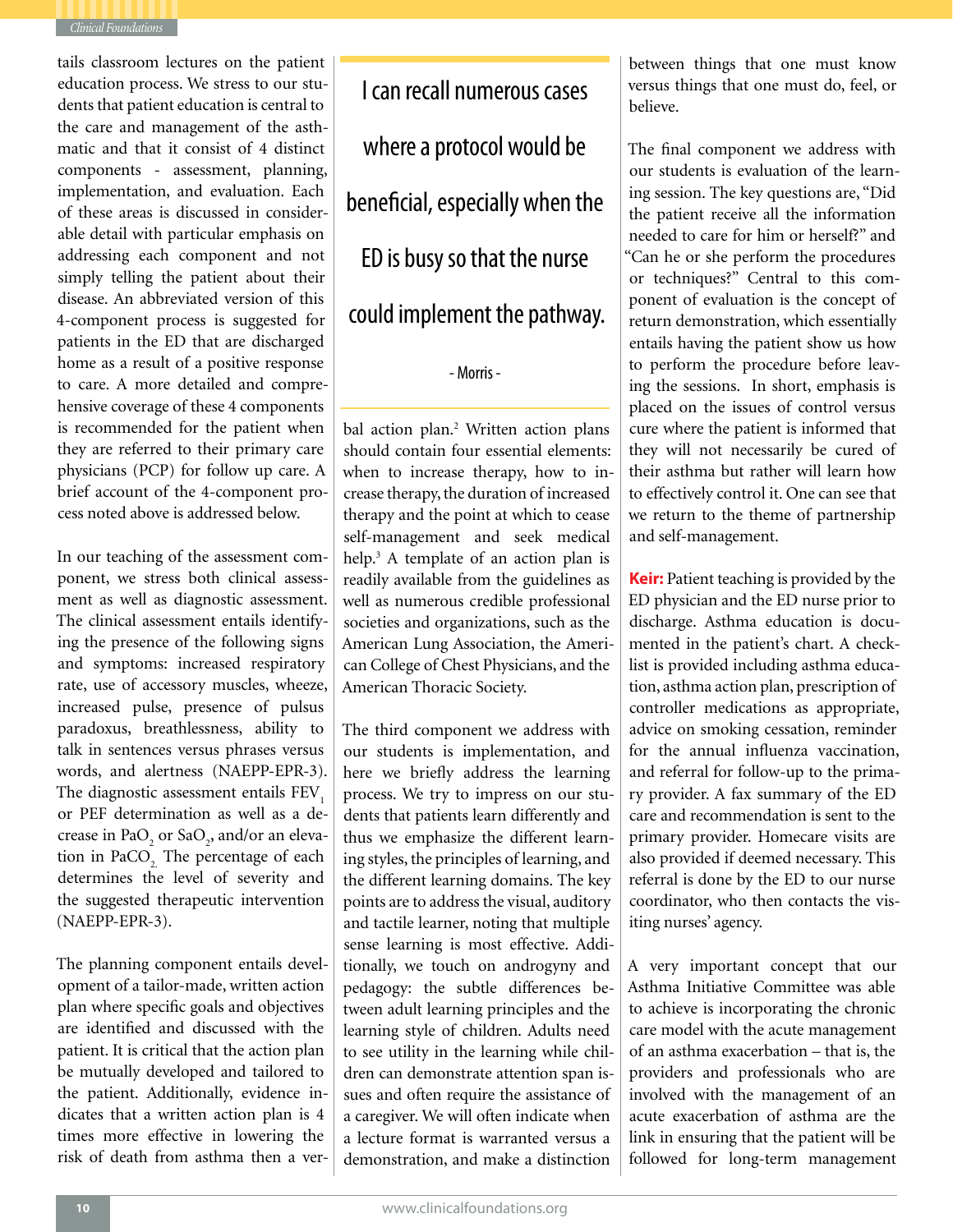and asthma control. The providers and professionals are not just managing the acute exacerbation but are pivotal in prescribing the daily controller medications as appropriate, initiating asthma education, providing educational materials and resources, and referring them to appropriate follow-up care with the goal of significantly decreasing ED visits, an outcome measure of asthma control and a better educated patient and caregiver.

**Morris:** Respiratory therapists will educate the patient on inhalers and spacers and check technique if they receive a specific written order to do so. Otherwise no formal asthma education is initiated in the ED. This is also dependent on the provider and or any staff that may have a specific interest in asthma. If time allows, I initiate education including an asthma action plan, however in a busy ED it is not always possible. Patients are referred to their primary care provider, however, many uninsured patients use the ED as their primary provider so they just return to the ED when their inhaler is empty. This is a huge problem as it increases their risk of death from repeated AE, but also they are not given the education they need to try to manage their asthma.

#### **References**

- 1 Olajos-Clow J, Szpiro K, Julien B, Minard J, Lougheed MD. Emergency department adult asthma care pathway. Healthcare provider's perceived utility and barrier to implementation. Adv Emerg Nurs J. 2009;31(1):44-53.
- 2 Abramson, MJ, Bailey MJ, Couper FJ, et al. Are asthma medications and management related to deaths from asthma? Am J Respir Crit Care Med 2001;163:12-8.
- 3 Gibson, PG, Powell H. Written action plans for asthma: an evidence-based review of the key components. Thorax 2004;59:94-9.

**Timothy B. Op't Holt**, EdD, RRT, AE-C, FAARC, is Director of "Breath of Life" COPD and the Asthma Education and Therapy Program at Victory Health Partners Clinic in Mobile, Alabama. At the University of South Alabama, he is Professor, Department of Respiratory Care and Cardiopulmonary Sciences. He is the author or co-author of 8 books and 30 studies in journals as well as presented over 35 papers at international conferences.

**William F. Galvin,** MSEd, RRT, CPFT, AE-C is Program Director of the Respiratory Care Program, Gwynedd Mercy College, Gwynedd Valley, Penn.; a position he has held for more than 2 decades. He is also Chairman of the Advisory Board for Respiratory Care Program at Gwynedd. Mr. Galvin has been extremely active in respiratory medicine over the past 35 years; he is recognized as a leader in his field and respected for his excellent teaching abilities. In 2008, Mr. Galvin was presented with the the Lambda Beta National Honorary Life Membership Award, the most distinguished award presented by the society and presented annually to a single individual for outstanding contribution nationally to the art, science, literature or public understanding of the profession of respiratory care. Mr. Galvin lives near Philadelphia, Penn.

**Catherine Kier,** MD, FAAP, FCCP, is Associate Professor of Clinical Pediatrics, State University of New York at Stony Brook (NY). She is also Chief, Division of Pediatric Pulmonology, Allergy and Immunology, Stony Brook University Hospital SUNY at Stony Brook, NY, and Director of the Cystic Fibrosis Center and Pediatric Sleep Disorders Center at Stony Brook. Dr. Kier carries on many teaching and research duties at Stony Brook and is author or coauthor of many publications in respiratory and sleep medicine. She lives on Long Island, NY

**Kathy J. Morris**, DNP, ARNP is Assistant Professor, University of Nebraska Medical Center College of Nursing, and Director of the Family Health Care Clinic. She is also an emergency nurse practitioner at Premier Health Care Services, Alegent Health Council Bluffs, and at the Community Medical Center in Falls City, Nebraska. In 2009, Dr. Morris won the Distinguished Nurse of the Year Award for Nebraska (March of Dimes Award). She has presented on asthma at several national meetings and contributes to scholarly journals. She is currently president of the Association of Asthma Educators and is chair of the strategic planning committee.

### **Reprints of Clinical Foundations**

### *Do you need hard copies of Clinical Foundations?*

Saxe Communications has published the first 8 modules of *Clinical Foundations* in a specially bound hard copy available from MagCloud for a fee. Just go to:

http://www.magcloud.com/browse/Issue/99408

(*All CRCE credits are current.*)

You can always download and print a pdf of *Clinical Foundations* by going to http://www.clinicalfoundations.org/ and downloading it for free.

*Clinical Foundations* is a serial education program distributed free of charge to health professionals. *Clinical Foundations* is published by Saxe Healthcare Communications and is sponsored by Teleflex Medical. The goal of *Clinical Foundations: A Patient-Focused Education Program for Respiratory Care Professionals* is to present clinicallyand evidence-based practices to assist the clinician in making an informed decision on what is best for his/her patient. The opinions expressed in *Clinical Foundations* are those of the authors only. Neither Saxe Healthcare Communications nor Teleflex Medical make any warranty or representations about the accuracy or reliability of those opinions or their applicability to a particular clinical situation. Review of these materials is not a substitute for a practitioner's independent research and medical opinion. Saxe Healthcare Communications and Teleflex Medical disclaim any responsibility or liability for such material. They shall not be liable for any direct, special, indirect, incidental, or consequential damages of any kind arising from the use of this publication or the materials contained therein. Please direct your correspondence to:

> **Saxe Healthcare Communications P.O. Box 1282 Burlington, VT 05402 info@saxecommunications.com** © Saxe Communications 2010